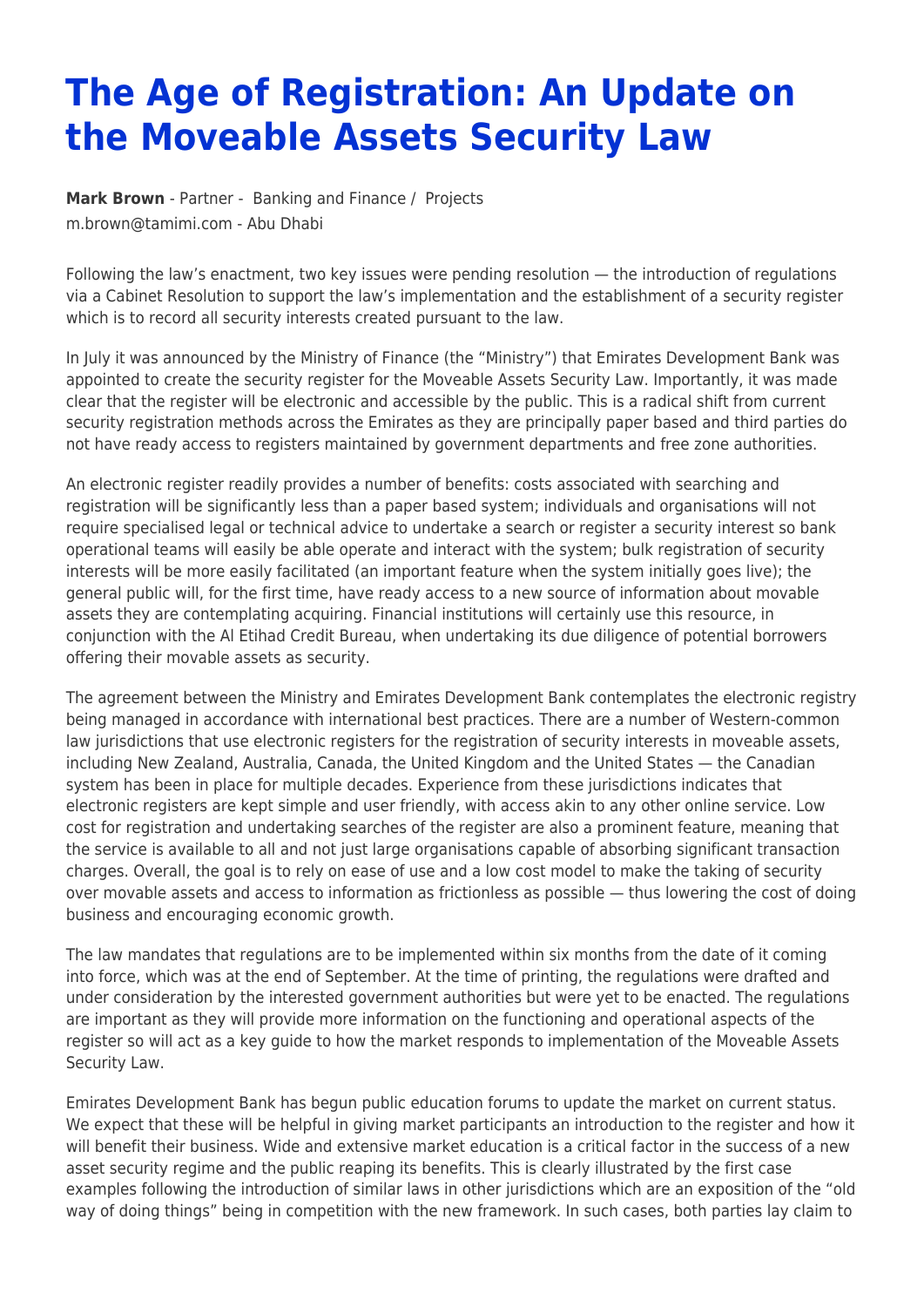the priority interest in the same collateral but one party will have protected its interest following traditional procedures and not registered on the security register (and will commonly be the interest created first in time) while the opposing party will have taken security and registered using the new system. Of course, in these circumstances the party following the "old ways" is not rewarded — the judgment is not in their favour as they discover their assumed right of priority to the collateral in question is non-existent under the new law. In summary, early understanding of the law and its implications are very important and changes to existing practices should already be underway.

Encouragingly, we have seen a number of bank clients in the process of determining their approach to the Moveable Assets Security Law in the context of corporate and commercial lending and, in some cases, commence updating their documentation to take the new law into account. Two divergent approaches warrant consideration.

The first, and most straightforward, approach would be to maintain current market practice and existing documentation. Accordingly, security providers would continue to see the existing menu of options such as account pledges, assignment agreements and asset pledges (with asset pledges possibly becoming more prominent on establishment of the register). Amendments to these documents would simply introduce the core advantages of the legislation, such as confirming the rights to enforce directly against the assets without the need for reference to court, taking security over existing and future assets and registering the security interest on the register once established. We have seen and assisted clients that want to update their documents in this manner. In transactions, specific further assurance obligations are being inserted so that security providers must cooperate and update or replace security once the register is established. These courses of action have the benefit of simplicity but may not yield the full advantages of the Moveable Assets Security Law.

The Moveable Assets Security Law gives banks the opportunity to take "all assets" security against corporate borrowers. This means the borrower (or its credit support provider) grants a security interest over all of its present and future moveable assets. This would be akin to corporate debentures or general security agreements that are common to other jurisdictions. The closest analogue in the UAE is the commercial business mortgage — a form of security contemplated by the Commercial Transactions Law (Fed. Law 18 of 1993) which grants security over a commercial company's existing tangible and intangible assets.

The commercial business mortgage is not commonly employed due to the cost and complexity of the perfection process making it an unwieldy solution outside of large, project based transactions. The potential under the Moveable Assets Security Law, with a low cost and simple registration process, is for customers to grant security over all movable assets in a far greater range of circumstances than possible under the previous legal framework. Banks may, consequentially, have a different risk assessment of customers where this form of security is granted. This assessment should gain further legal certainty from the new Bankruptcy Law (Fed. Law No. 9 of 2016) which affords secured parties the right to enforce their rights against collateral in the event of insolvency (subject to receiving court approval and the asset not being deemed critical to the operation of the business in the case of a preventative composition or restructuring).

Where a bank is taking security over a defined asset, in place of the various categories of security agreements, a specific security agreement could be employed. Such an agreement would provide general covenants applicable to all types of collateral alongside tailored provisions where necessary for different categories of collateral (e.g. account pledges, tangible assets etc).

Once the regulations are made publicly available, the likelihood of implementing a new approach to taking security over moveable assets can be better determined. The regulations are to set out the procedures of registration, the fees, and the information to be included at registration and how collateral may be described in the security document. This information will feed into how market participants fully adopt the Moveable Assets Security Law into their business. It is essential to emphasise that the importance of the